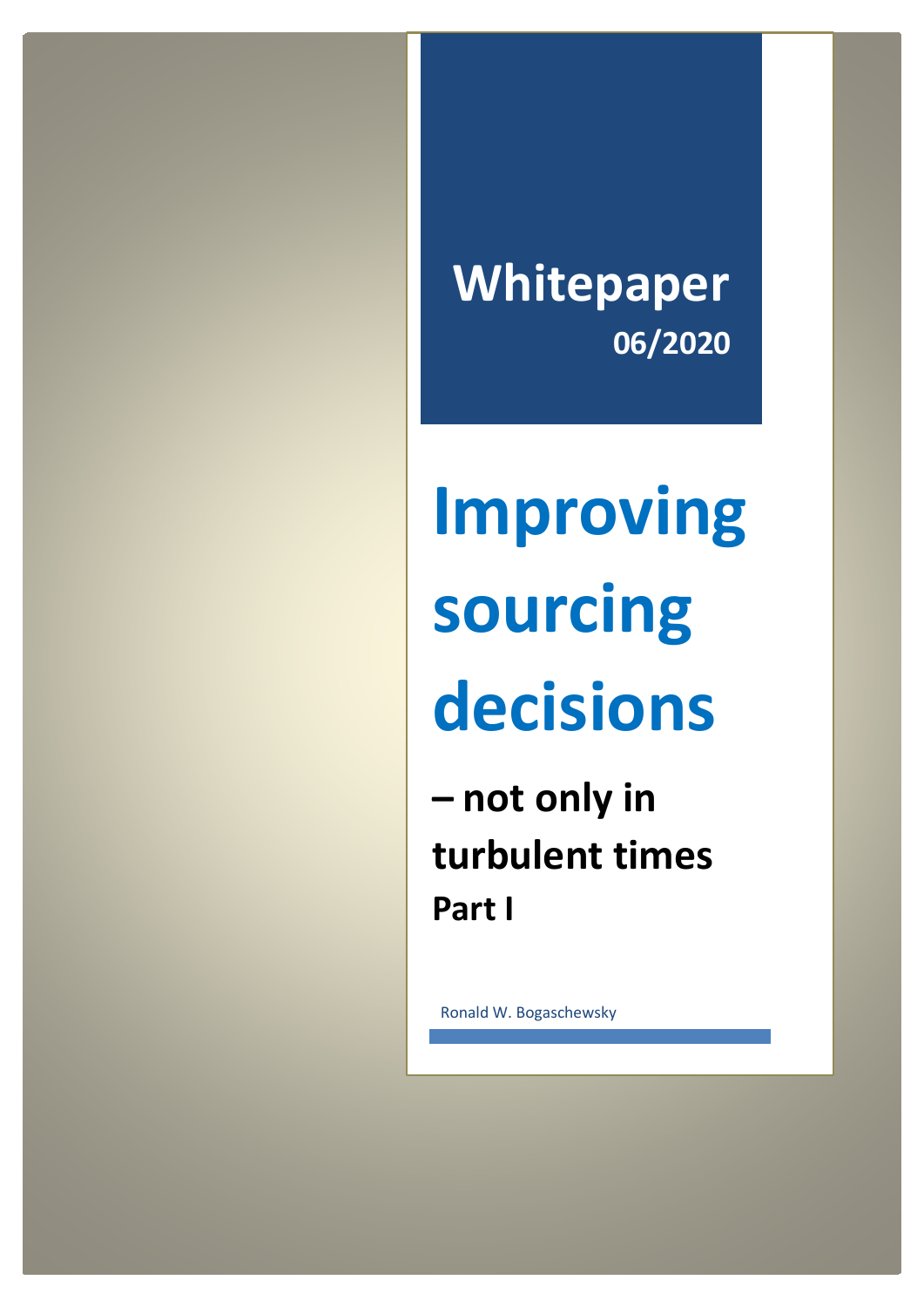## **Improving sourcing decisions – not only in turbulent times**

The Corona crises poses critical threats to many Supply Chains. As we have to do our best to get things running again, we should also start thinking about how we make decisions about our sourcing strategies and how to pick new suppliers. Be aware, that the Corona pandemic might last for a while and that this will be not the last critical disruption of our supply chains. Here are recommendations on how to improve things in Purchasing & SCM on its way to a world-class business function. There is a wide range of aspects to be considered when transforming a conventional Purchasing &SCM department into a value-adding function that can be considered as being really strategic for the company. As we know from resource-based theory (see Prahalad and Hamel, 1990) a resource (e.g. the Purchasing function) can be seen as strategic when it generates customer value, when the way it performs its activities and processes is hard to imitate by others, when there is no substitute for it (e.g. a software or platform), when the applied resources to do the job are scarce (hard to get or create) and when the way they fulfill their tasks is company-specific. It is very clear that most operational processes that can be standardized and automatically performed by applying software, are not what makes Purchasing & SCM a strategic function.

We will therefore not address operational issues here, such as the undisputed necessity to implement highly efficient, standardized, transparent processes for ordering and payment or for tendering. There is abundant availability of good e-tools for these purposes and anybody should know by now that without highly automated processes in these areas, Purchasing & SCM will not be able to focus on strategic and value-adding tasks (see [www.cfsm.de](http://www.cfsm.de/) for reports on the status of e-procurement tools and their application in practice).

Instead we will focus on some of the highly value-adding, strategic tasks that are critical to prove that Purchasing & SCM can be a core competence of the company. We will therefore discuss tasks and activities that are critical to gain competitive advantage when they are carried out properly, meaning in a highly professional way. Today this always includes the application of leading software solutions that are already available.

In this first part of a series of whitepapers about the abovementioned issues we will concentrate on the necessity for and the availability of smart software solutions for supplier scouting, for cost analysis, for sustainabilty and compliance management and for smart negotiation processes.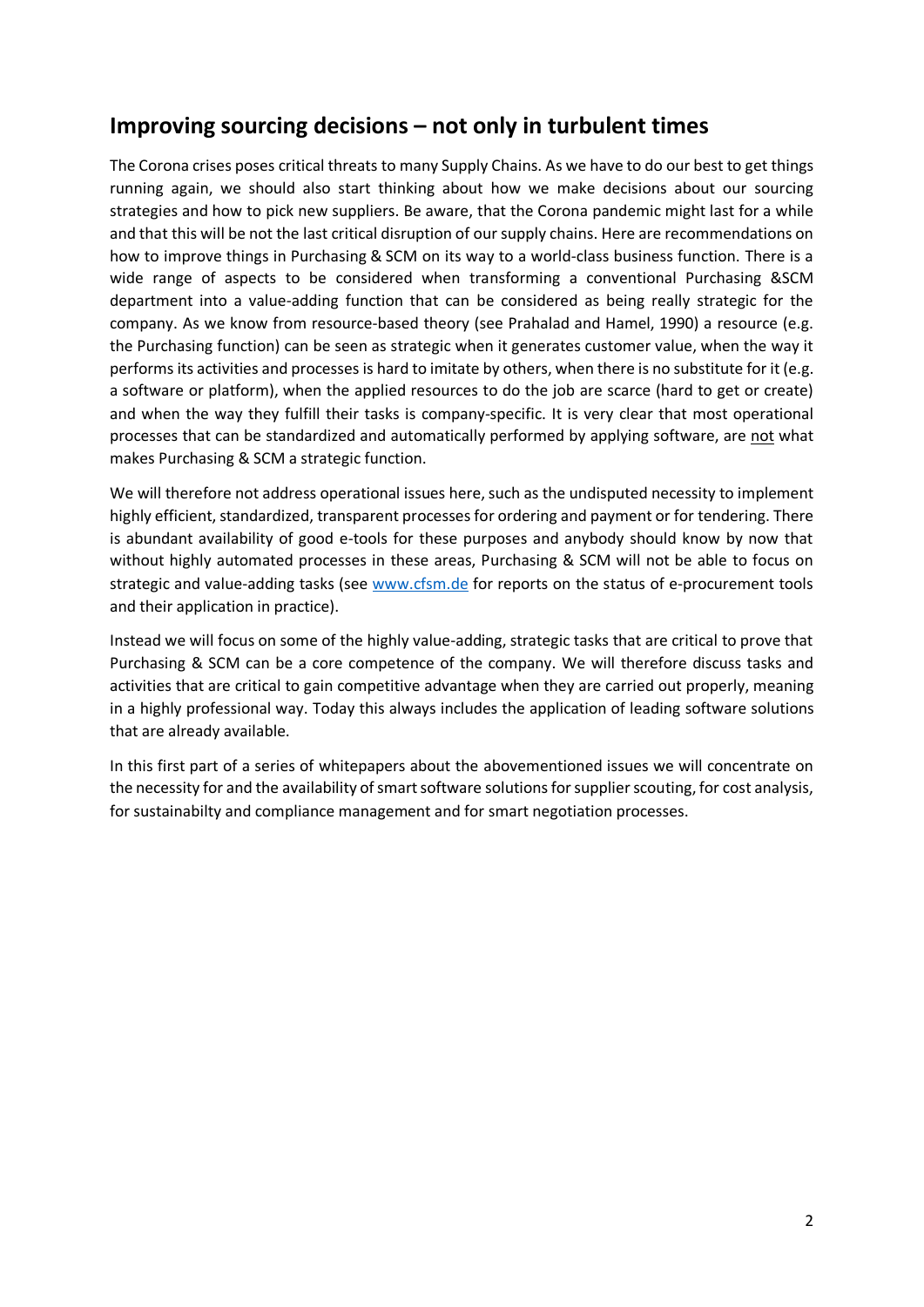#### **1. Smart Supplier Scouting**

Finding and contracting the best suppliers on the globe is a strategic necessity for all companies, not only for those that are under severe economic pressure. This is definitely true when looking at global competition and (more or less) free markets. Besides the well-known price issue, companies are more and more focusing on getting access to innovations. As most value chains are globalized by now and product and process innovations can be found on the supplier's side as often as in the buyer's company, it becomes a strategic core competency to be able to get hold of these innovations before or at least no later than competitors do. Many companies already rate Innovation Scouting as one of their core activities in procurement. Other reasons to know about the best suppliers around the globe are the potential flexibility to access new sources, to implement risk mitigating second sources, to restructure global supply chains or simply to challenge the existing supplier base. Supplier Scouting can be seen as an integral part of supply market analysis which also covers the more general evaluation of the business-related attractiveness of different geographical regions in the world.

It is no secret that most companies do not enjoy high levels of transparency when it comes to supplier scouting and supply market analysis. The reason for this is rather simple: It is due to a lack of resources in purchasing departments, both regarding time and personnel. Usually companies do desk research and browse the Internet for potential suppliers. Applying a search engine such as Google may result in thousands or even millions of hits in case one searches for rather general terms or common products. Opposite to this, detailed or complex descriptions of products are either not allowed as a search string or will lead to zero results. Furthermore, search engine results are biased due to adwords and the like. Available supplier data bases are often not up-to-date or filtered by the publisher, e.g. in a way that only vendors that pay for the data base entry are included. Web-based market places and similar platforms usually only cover a rather small percentage of the potentially relevant producers. Furthermore, many sources and definitely search engines do not check, if the companies that claim to offer certain products really exist. One way or the other, you have to find out the largest part of information regarding a certain vendor by yourself. This means visiting all the websites, contacting each interesting source on a 1:1 basis, managing the entire communication process and so on. It should also be noted, that when using a search engine, you are typically bound to your specific geographically defined version and to the language you are using. People are surprised when they learn that globally acting suppliers sometimes only use their native language, e.g. Vietnamese, for their website. And by the way, this is unfortunately still true for many German companies as well.

Given this situation, traditional internet solutions obviously do not provide the service procurement professionals need when searching for new suppliers. Critical requirements for a smart supplier scouting software solution would be:

- essentially discover each and every supplier of relevance around the globe regardless of language and/or structure of their website / online presence,
- automatically extract and structure all relevant information from his website for a first evaluation,
- provide as much trustworthy information as possible regarding the supplier's historical and current business relationships and his economic situation by analyzing all accessible data sources,
- provide a highly efficient process for initial outreach to potential new suppliers, so that the sheer number of new contacts is no restriction for the further procurement process,
- provide a structured and highly automated process including supplier pre-selection until the tendering process or the onboarding process is started.

Considering this, only a highly professional Scout-to-Source process would facilitate inclusion of the maximum amount of vendors considered reasonable to be included into the scouting process to guarantee that the best/most suitable suppliers worldwide can be contracted.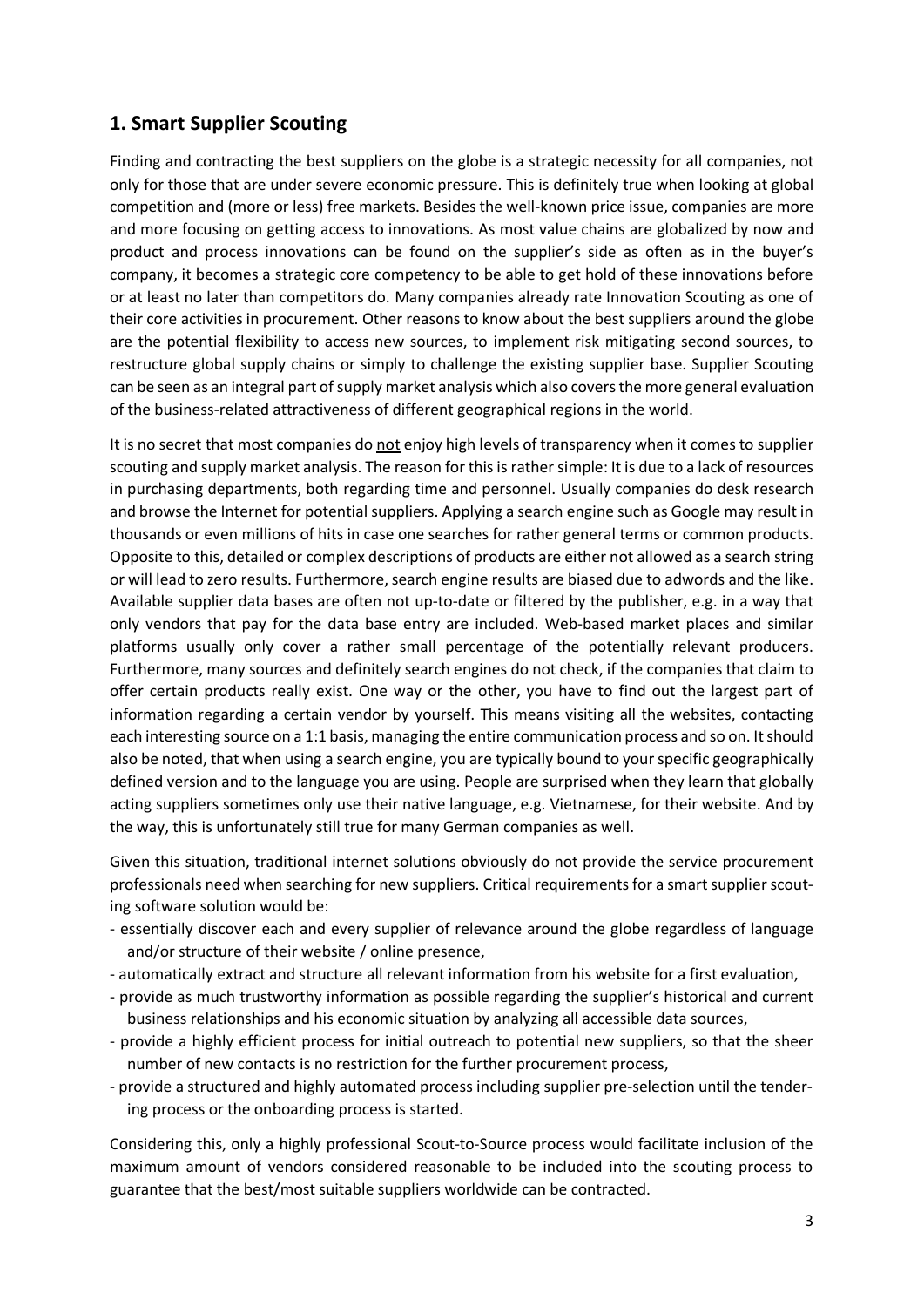Fortunately, nowadays smart software solutions are available that help to find matching suppliers on a global scale in a short period of time and without big efforts. The secret behind the solution provided by scoutbee, a start-up company based in Germany, is Web-based Big Data Analytics and Artificial Intelligence (see: [https://scoutbee.com\)](https://scoutbee.com/). Time-consuming and expensive desk research by humans is replaced by software – something we will see more and more when looking at the digitalization path Purchasing & SCM is following these days. By applying a streamlined, software-supported process, both total process time and "hands-on" time can be significantly reduced. Since scoutbee's Streamline tool allows for a digital real-time exchange of information with potential new suppliers and saves all communication data in one place, no e-mailing is necessary and nobody gets spammed with late responses from vendors any more.



#### **AI-based Supplier Scouting and streamlined Pre-Selection Process**

Source: Scoutbee

A fast and easy way to find new potential suppliers, while covering nearly the entire supply market, is a great thing to have. Combining this with an efficient process to communicate with the vendors and evaluate them is even better. However, many people feel insecure when it comes to evaluating the risks that might be connected with working together with a new vendor that is yet unknown to the company. A smart thing to know here is to which companies the new vendor already delivers his products. This data is generated by the scoutbee platform, so that in many cases one could rely on the business the vendor has been involved in in the past. On top of that, scoutbee gathers data regarding quality performance, certificates, gained awards, supply chain connections, revenue, etc. to provide procurement teams with highly valuable information in order to make strategic decisions.

How can it be that such sensitive information is available to literally everybody? Can this be even legal? It might be surprising, but yes it is - and it always was. For already some decades everybody has been able to access the import/export data recorded at United States international ports. The same has been and is still true for many other official logistic hubs around the world. While it was an extremely tedious task to log into these data sources and search for certain transports manually, it is now possible to access these data sources via software routines, download the complete set of data and store it on your own servers. The smart part is to structure these huge sets of data in a way that the outcome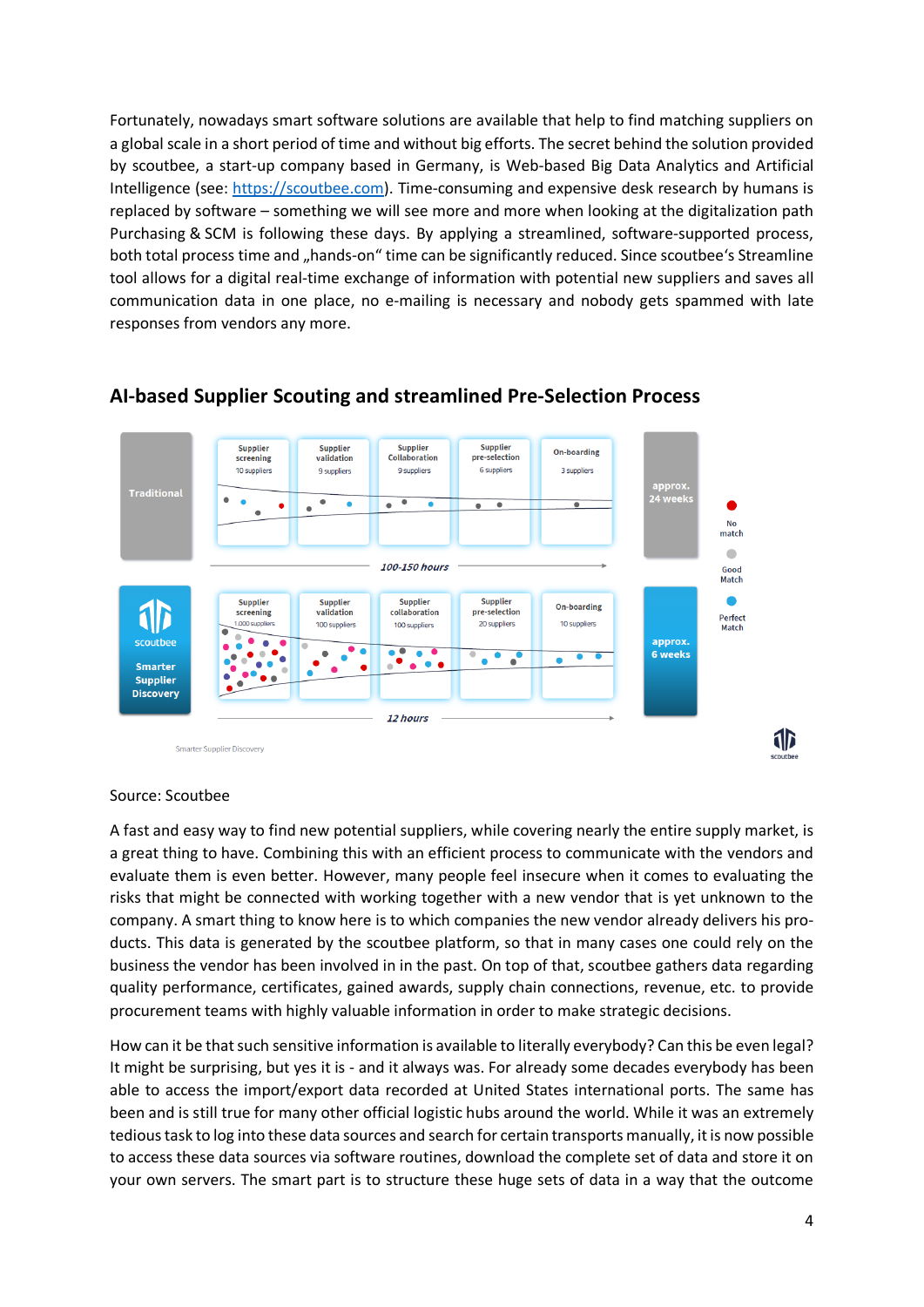provides valuable information for somebody who wants to detect vendors for certain products, for new technologies or innovations, or who wants to analyze the competitive environment of his company.

Besides logistical information, quite often additional data from other sources regarding natural disasters, political turmoils, warfare, economic key figures, import-export restrictions, etc. are needed to enrich the data base. At the end, the data analysis should be able to provide a holistic or 360 degree view of a vendor, including its major business partners and other information that is relevant for evaluation.

For ensuring a comprehensive and holistic view of vendors on a global scale, one has to access millions of web sites and billions of data points. Storing and analyzing this huge data pool requires thousands of servers and, of course, smart Artificial Intelligence that makes sense out of this extremely complex data entanglement. No question, this requires lots of resources regarding time, money, and smart IT & AI experts. Accordingly, only for a few and typically very large companies such an undertaking will be possible to accomplish. Be aware, that the immense effort to build such a software solution represents only a rather small fraction of the overall effort, while maintaining and growing such a platform is far more time-consuming. Software-as-a-Service (SaaS) platforms such as scoutbee.com therefore seem to be the right way to make this extremely valuable information accessible to nearly all companies and organizations. It should also be note, that in most cases SaaS platforms are able to guarantee far higher levels of cyber and data security than e.g. companies from the manufactring sector.

It should be noted, that many companies haven't really grasped the treasure that lies in reliable, comprehensive and up-to-date data for preparing decisions. While research has provided a rich set of adequate tools for decision-making and business schools around the world have been teaching these methods for a long time, the core weakness in decision making has always been the lack of reliable and comprehensive data. No wonder, New Institutional Economics finally sacked famous Homo Oeconomicus who was supposed to know everything and has full transparency regarding his/her decisions. The new paradigm became that humans suffer from bounded rationality, especially due to a lack of transparency plus limits to pocess all the data they could gather in reasonable time. Since there seems to be no cure for that – the Nuremberg Funnel is still not working yet – the only way to overcome the intransparency barrier is to apply smart software. Once to gather more data a human being would be able to collect manually in a lifetime and twice to make sense out of this huge data set so that it provides valuable insights to the decision maker.

Having rich data at hand also allows for generating alternative scenarios for possible future developments, thus facilitating a process to end up with more robust decisions. In Purchasing & SCM this may include aspects regarding the price structure of a product, technological advances, general market developments, a possible entrance of new vendors, etc. A medium- to long-term oriented analysis is always recommendable when it comes to business relationships that are intended to last for a longer period to time as it is usually the case in series production.

Here, it should only briefly be mentioned, that data about business relationships is usually at least as valuable to marketing and sales as it is to Purchasing & SCM. In this sense, AI-based Big Data Analytics might prove as a game changer that reaches beyond imagination of many business leaders today.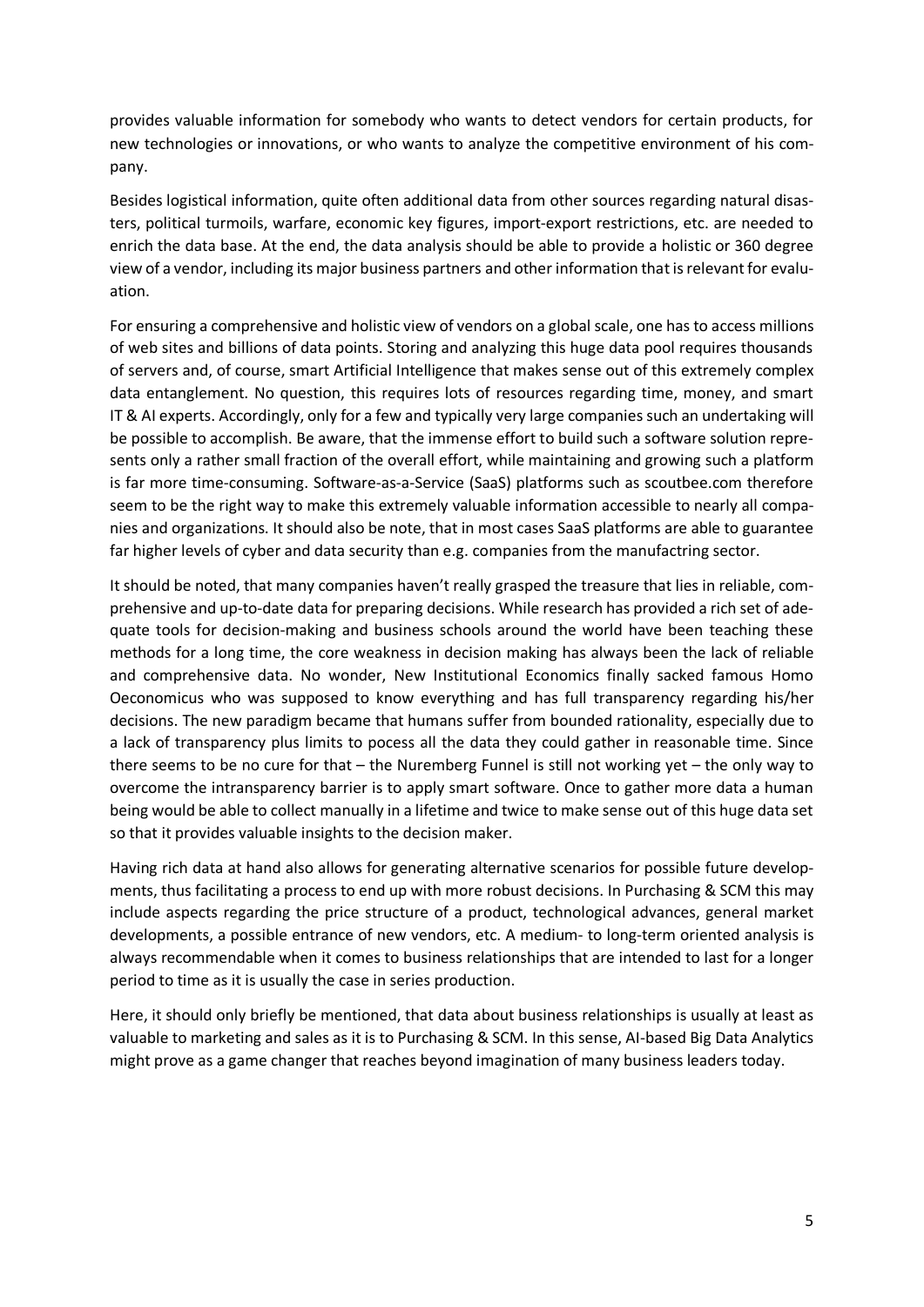## **2. Cost calculation and "hard" risk evaluation**

Many purchasing experts will agree that more or less simplified cost calculations prevail when picking the "best" supplier. However, it seems naive to assume that e.g. new and rather inexperienced suppliers from a low (labor) cost country will perform as good as an established supplier from a highly developed country. The idea here is often, that performance criteria regarding quality and deliveries have to be ensured by adequate supplier management. No question, this usually requires different efforts for the individual suppliers. Accordingly, the costs for these measures will differ as well. The same holds true when including risks connected with the alternative sources.

One approach to handle this issue, is to apply a supply market / country analysis that evaluates the specific qualitative aspects of the vendor's environment regarding how he is able to conduct business and thrive in his country or geographical region. However, when comparing vendor A with vendor B, it is far more convincing when working with monetary figures only. This means comparing cost figure against cost figure. But then, how do we make sure that we have included all relevant costs and that we have picked the right money figures?

Every purchasing professional knows that calculating supplier managements costs as well as risk costs are not standard procedures when picking suppliers. The reasons might be manyfold, but most experts may agree that the difficulties in generating good estimates for these two cost categories are typically the reason why these important cost factors are neglected when calculating Total Costs of Ownership. Furthermore, the Carbon Footprint of the company is becoming a critical issue and companies have to include sustainability criteria into their decision matrix as well.

#### **Comparing cost estimates**

Many companies employ many, sometimes even hundreds of people to exactly calculate product costs. Especially complex products are analyzed "bottom-up" based on the Bill of Materials and by taking every single step in the manufacturing process into account. This requires a lot of time and costs a lot of money. More and more companies use software tools that assist in coordinating these complex tasks e.g. by accessing a whole range of internal data bases. While this often makes sense when a lot of money is spend on these products – either per part or because of huge volumes per part – a different approach might be smarter when it comes to more "simple" products or materials.

In many cases, product costs are not really calculated, but only roughly estimated. These estimates often lack a sound basis regarding the value of the materials used for manufacturing the product, the implied machine costs, labor costs, overhead costs, logistics costs, etc. This is especially true, when it comes to Global Sourcing, where typically larger shares of the overall volume is sourced from a variety of countries. Therefore, quite often the negotiation process between buyers and suppliers is simply based on the current market situation, on market power relations, and on negotiation skills. Regardless of the buying company's specific situation, it is always very helpful to have a good estimate regarding the supplier's costs for a certain product he/she offers before starting a negotiation.

Since, the basic cost categories that influence the costs of manufacturing and shipping a product are pretty clear, why not doing such a calculation for every product you source? Once again, the simple answer might be: too much work – neither enough time, nor enough people to do the job.

The good news is that this task can be nearly fully automated by applying smart software solutions. A very easy to use but efficient tool for this is WhatsThePrice (see: [https://www.whatstheprice.com/\)](https://www.whatstheprice.com/). After typing in the major characteristics of a product to be sourced, the software automatically calculates a "should cost" estimate by using average cost figures for each category such as materials, labor, machine costs – and this for every country in question.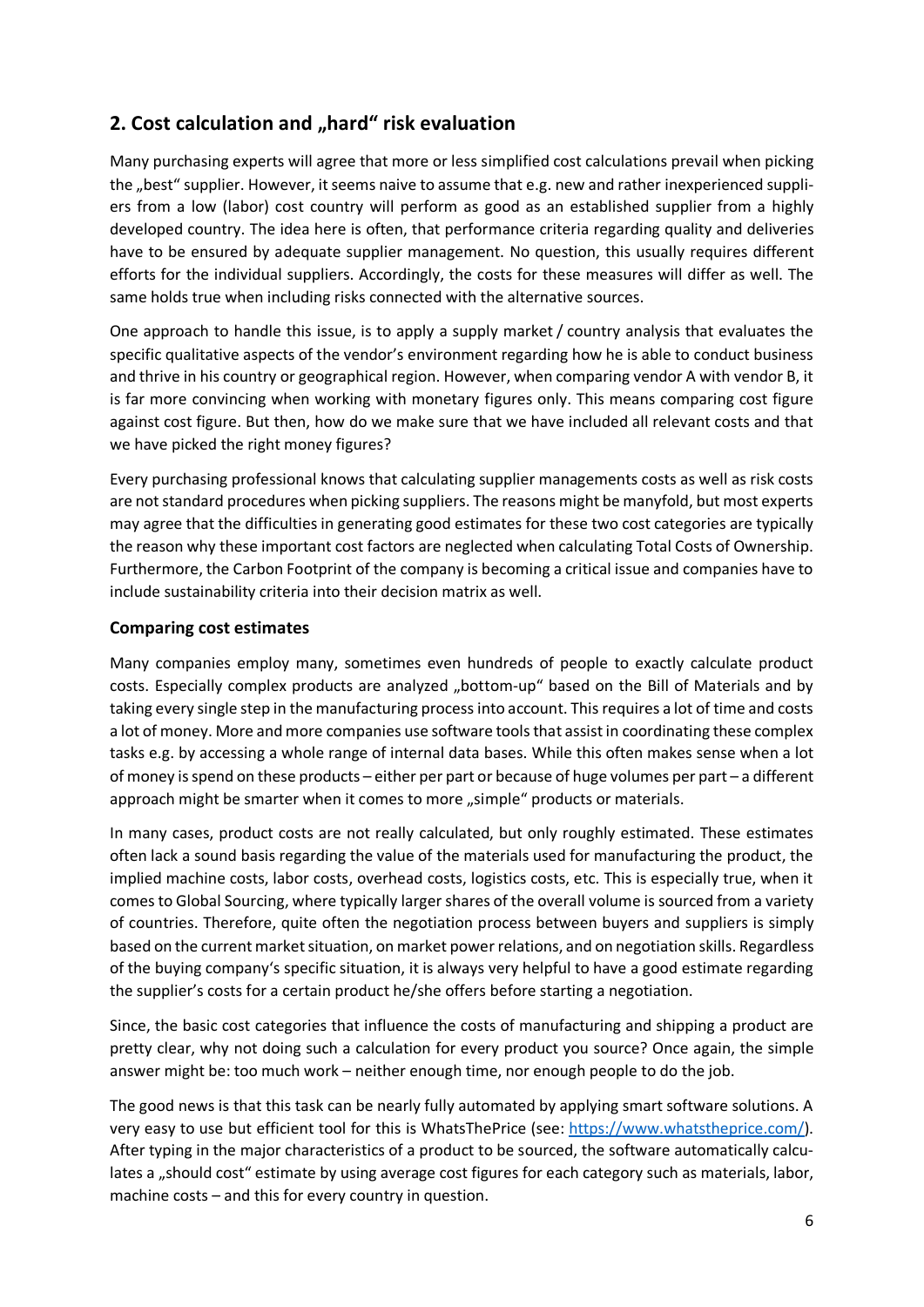The secret is simply to provide up-to-date data regarding average cost figures from nearly all countries in the world and to apply this in a more or less rough cost structuring approach. In many practical applications, these estimates are getting pretty close to the exact figures for a specific vendor. One way or the other, having a good estimate, lets say in a range of plus/minus 5 % of the exact figure, already provides a good basis for negotiations, especially if the buyer otherwise would have to rely on his gut feelings only.

As "soft" criteria have to be included when picking the most promising supply markets or countries, good cost approximations have to be generated when evaluating alternative suppliers. In this sense, aggregated data regarding a supply market or country would have to be translated into money figures wherever feasible. Furthermore, supplier-specific soft factors that result in significant cost differences between vendors have to be transformed into monetary figures as well. These can be subsumed in categories such as risk costs and (supplier) management costs.

The software provided by WhatsThePrice allows to add any cost category that is needed to compare cost levels of a product in different countries. In our example we put in add-on costs for Supplier Management, for Extra Inventory / Stockkeeping, a Carbon Footprint Penalty as well as risk surcharges regarding Exchange Rates and for General Risks. By varying these rates, different "risk scenarios" and their cost effects can be simulated. This way the purchasing professional gets a very good feeling for the "real" dis-/advantage of a certain supplier from a certain country against its competitors. This would be also very helpful, in case a supplier is aksing for price increases due to changes in his cost position. This way, many sourcing decisions can be substantiated in a much better way and the company would be better prepared against possible bad surprises in the future.

Below a should-cost calculation example is shown for a Growth Chair, where a vendor from PR China is compared against a supplier from Poland.

# **Rough Total Cost Calculation including Add-on Costs regarding Risks, Supplier Management, Extra Inventory, and Carbon Footprint**

|                                                          |       |        | <b>CHINA</b>                   |           | POLAND                         |
|----------------------------------------------------------|-------|--------|--------------------------------|-----------|--------------------------------|
| Nonupholstered Wood Household Furniture Manufa % of sale |       |        | Values based on material costs | % of sale | Values based on material costs |
| <b>Direct Materials</b>                                  |       | 54.5%  | 3.516                          | 50.2%     | 4.374                          |
| Direct Labour<br>٠                                       | China | 2.2%   | 0.141                          | 6.0%      | 0.522                          |
| Manufacturing Overhead                                   |       | 14.2%  | 0.917                          | 14,4%     | 1.253                          |
| <b>Cost of Sales</b>                                     |       | 70,8%  | 4,574                          | 70,5%     | 6,150                          |
| <b>General Services &amp; Administration</b>             |       | 18,3%  | 1,180                          | 18,7%     | 1.633                          |
| Ebit <sup>0</sup>                                        |       | 10.9%  | 0.702                          | 10,8%     | 0,938                          |
| <b>Total (ex works)</b>                                  |       | 100,0% | 6,457                          | 100,0%    | Ex works $+35%$<br>8,721       |
| Transport                                                |       |        | 3.500                          |           | 1.250                          |
| Supplier Management Cost (visits & communicatic          |       | 3.0%   | 0.194                          | 0.5%      | 0.044                          |
| Extra inventory / stock keeping (based on lead time      |       | 5.0%   | 0.323                          | 1.0%      | 0.087                          |
| Risk exchange rates (Yuan - US\$)                        |       | 4.0%   | 0.258                          | 0.5%      | 0.044                          |
| Risk Surcharge (product quality & delay in delivery)     |       | 5.0%   | 0.323                          | 0.5%      | 0,044                          |
| Agent (none stock keeping)                               |       | 3.0%   | 0.194                          |           | 0,000                          |
| Carbon footprint penalty                                 |       | 5,0%   | 0,323                          | 1.0%      | 0.087                          |
| <b>Grand Total</b>                                       |       |        | 11,571                         |           | True price $-11\%$ 10,276      |

Source: WhatsThePrice Buynamics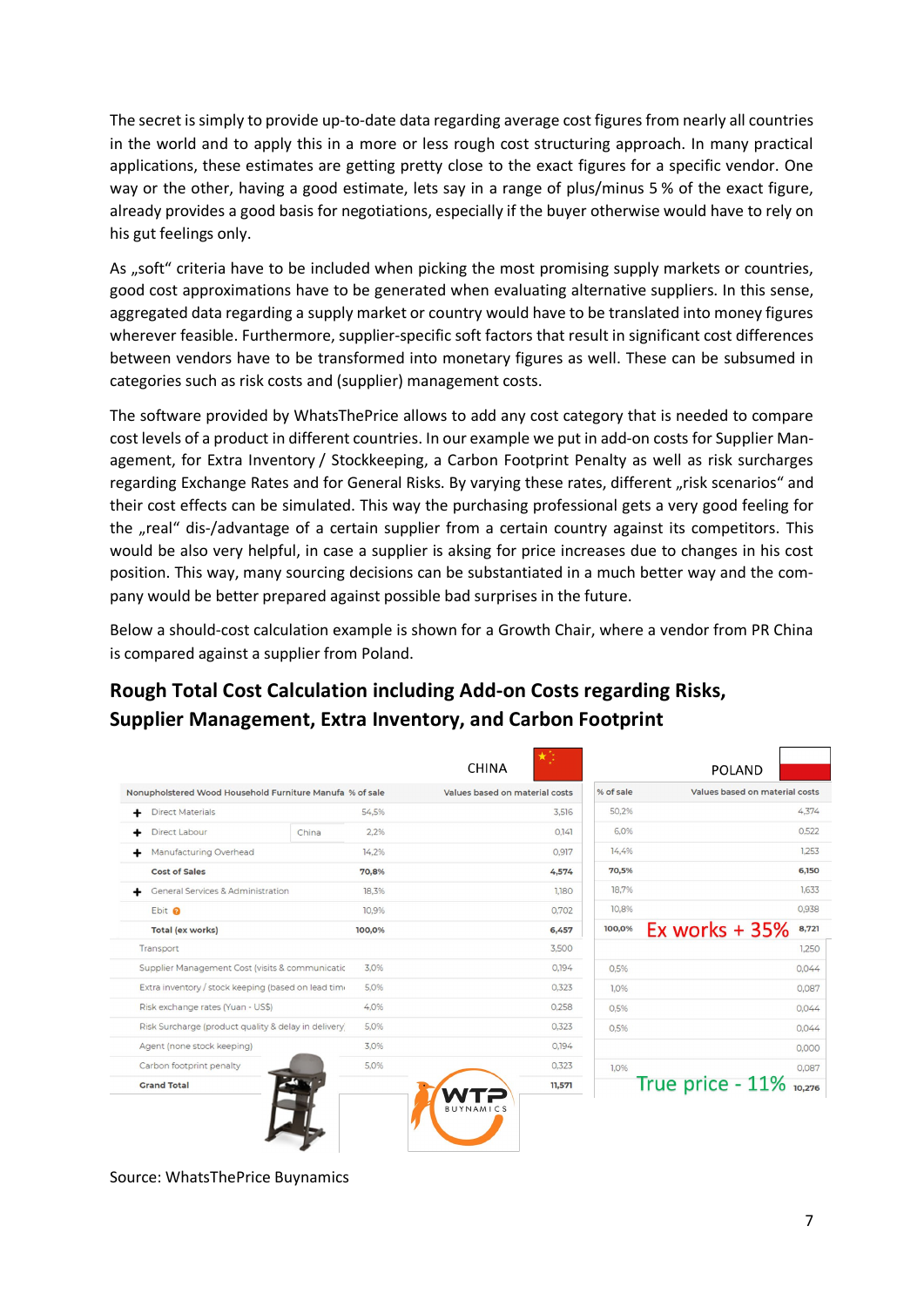In this example, the vendor from PR China would be able to offer the product ex works for 6.457 USD, while the supplier from Poland ends up at 8.721 USD. Adding shipping costs still shows an advantage – even though a rather small one – for the Chinese vendor (9.957 USD against 9.971). When adding costs regarding the indirect categories, we would end up at 11.571 USD when sourcing from PR China and only at 10.276 USD when bying from the supplier in Poland. By altering the surcharges regarding the different cost categories, we can easily perfom a sensitivity analysis that provides information at which cost tresholds a supplier from country A becomes favorable against the vendor from country B.

Please note again, that we are not talking here about calculating the costs of a core device of a highly complex and extremely valuable product, e.g. a 5-axis CNC machine. However, in most industries there is a wide range of standard products that are bought from suppliers from around the world. The simple fact that the overall volume of each single part does not justify investing too much time into preparing negotiations with the suppliers does not mean that the company is not flushing a lot of money down the drain when looking at the overall situation. The core virtue in negotioting is to be prepared! If a sales person asks for a 5 % price increase due to higher electricity costs at his production facility, simply let him know that you know that this is worth only less than 1 % of the current price. If you are able to substantiate all your counterarguments with hard cost data, the advantage will be on your side. After all, negotiating is not a zero sum game and both sides will try to get the bigger part of the cake. Even in partnership-oriented business relationships everybody is well advised to know about the true costs of his supplier.

#### **3. Mastering the sustainability and compliance challenge**

Sustainability is both, a very old and a quite recent issue. It is very old, because of the fact that ancient cultures often depended – and indigeneous people still do –on an intact natural environment in order to survive. This is certainly also true for us who live in highly industrialized countries. However, we would be able to survice and even live well without growing our own produce or raising cattle and pigs on our own. Thankfully, there is a food industry that provides anything we want from around the globe whenever we want it. If this is a really good idea or if the reckoning is still to come is another question.

Sustainability as a subject of more advanced or even scientifically based analysis is quite old. Starting from Hans Carl von Carlowitz' statement in 1713 regarding sustainable forest management and followed later by Arthur Cecil Pigou who suggested to impose a tax on harmful emissions already in 1920, the term ,sustainability' became a buzzword since the World Commission on Environment and Development (Brundtland Commission) published its report "Our Common Future" in 1987.

As we are in the middle of a climate crises – it would be euphemistic to call it just a climate change – sustainablity is moving from something to consider besides profitability, economic growth, income and employment to the center of our concerns in how we run our economy. Even in the current Covid-19 crises where saving lives and getting things back to "normal" – whatever that will mean in the future is paramount, not only climate researchers try to make clear that the really big crises still lays ahead of us. The effects of climate change, including severe weather conditions that cause major floodings, droughts, heavy storms and long lasting heat waves, the melting of glaciers and of large parts of the ice shelf, the degradation of agricultural areas, of forests, and of fish resources in the seas, the expansion of deserts, the pollution of the air, of freshwater and of the oceans will pose challenges to human life on this planet that has not been seen for thousends of years. Considering the loss of biodiversity – we are in the middle of the sixth mass (or Antropocene) extinction – and the deforestation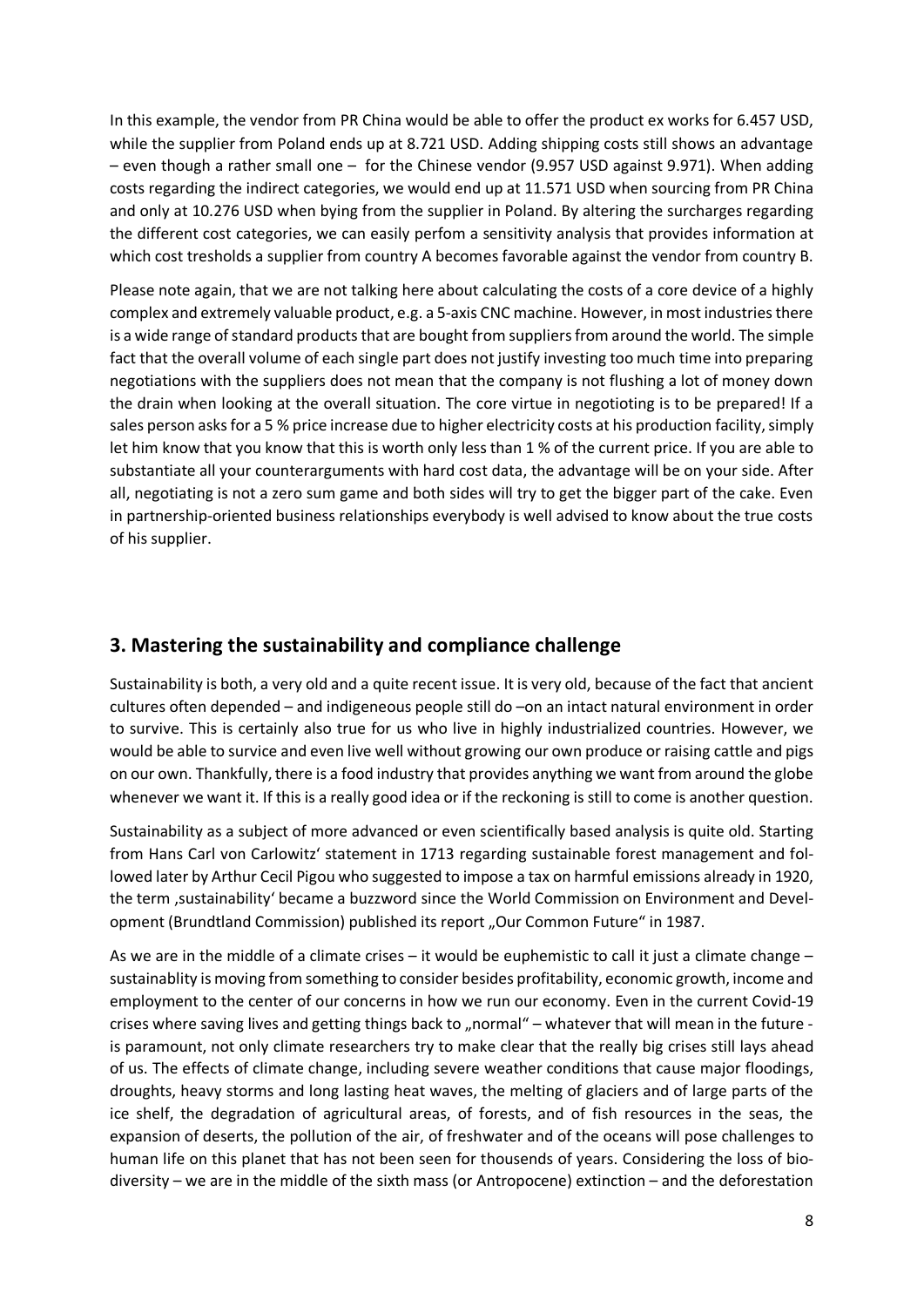of the rainforest, we are losing something that is crucial for this planet. These natural resources are indispensable for human life, since they provide air for breathing, they act as a source for medications that can cure serious deseases and they are part of the interconnected food and agricultural chain. Furthermore, we are "breeding" multi-resistent germs by preventive injections of reserve antibiotics to animals that suffer their short lives in our factory farms. Viruses such as Covid-19 can be classified as a zoonosis. This means that the virus (the same can happen with bacteriae, parasites or prions) was endemic to animals only, but now jumped over to humans. This typically happens only when animals and humans are very close together as we see it in industrial animal farms or on certain animal markets around the world. It seems that the future of human life on this planet is in danger.

This proposition is certainly backed by the fact that our non-renewable resources are getting more and more scarce, especially those that are crucial for innovative technologies, such as Gallium, Indium, Platinum and many Heavy Rare Earths such as Neodymium and Dysprosium. Things are not getting easier when considering the fact that free markets are not able to coordinate demand and supply anymore when resources are getting citically scarce - a fact that is well known by economists for many decades. Researchers call it the myopic behavior of markets and (partial) market failure. Already today national protectionism and geostrategic "land grabbing" wherever scarce resources can be found prevail and this might be the "new" normal in the future. When looking at African countries and the immense influence major political players in the world already exert there today and how they secure their access to natural resources for the next decades, everybody can easily see what we have to expect in the future.

It should be stated that the term sustainability covers three areas: economic, ecological, and social – or as often said: people, planet, profit. As it becomes clear to many analysts and also to more and more business leaders, that without such a threefold, sustainability-based goal system long-lasting profitability and survival will not be possible, many companies start their own environmental and social programs. They thrive to become "good citizens", they focus on Corporate Social Responsibility and they often follow a Conscious Capitalism paradigm. Not surprisingly, a growing number of investment funds take the sustainability issue more and more serious and rather invest in sustainable than in "dirty" or "exploitation" industries and companies. In fact, this constitutes a turning point in the way we do business. When the money goes where it finds sustainability, sustainability will grow strongly – grow far more than any well-meant protest or political initiative could have managed to achieve.

#### **The Triple-Bottom-Line Approach to Sustainability**

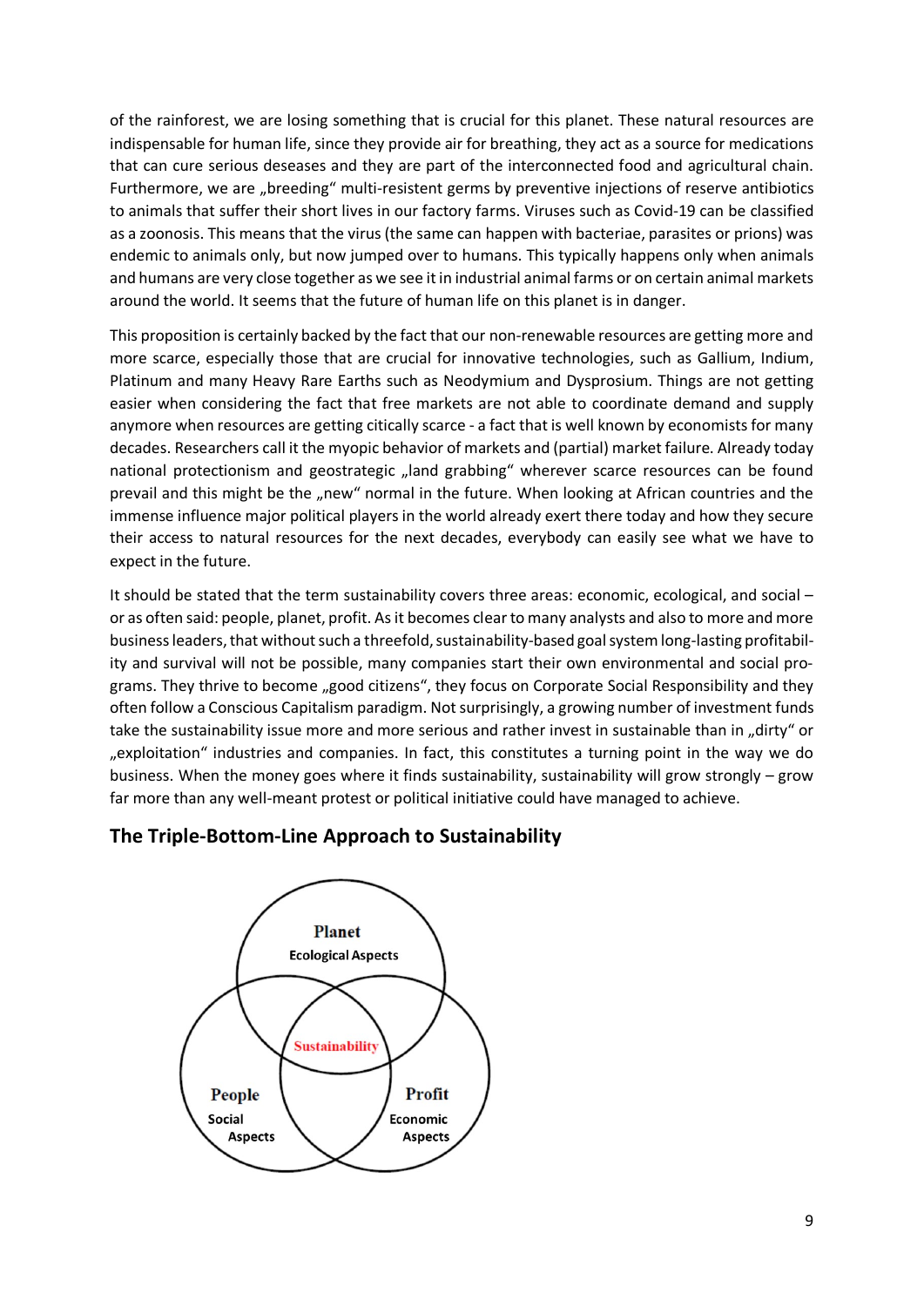Reflecting all this, sustainability is nothing else but our future – otherwise, their will be no future! Having this in mind, Purchasing & SCM should pick up the sustainability challenge as a guideline to add value to the company. As of now, there are still many companies where considering both, ecological and social aspects in supply management is still seen as an unwelcome, tedious, hard to accomplish, "unnecessary" task that stretches the given resources too much. No wonder, many purchasing departments do their very best to either ignore the additional tasks and processes sustainability-based procurement would require or they try to make sure that they fulfill legal standards only. While each company has to decide itself how important environmental and social issues should be for the firm and how many resources should be invested to make sure that the requirements they defined are fulfilled by their suppliers, all companies should implement processes that are not only effective in pursuing the sustainability-related goals, but they should also be efficient. The latter means first of all, getting access to relevant supplier data and logistical data plus making sure that this data is correct and up-to-date. It is no secret that there is a flood of false certificates and statements out there, giving seemingly proof that somebody fulfills certain norms. But how can a company make sure that its supply chain is "green and clean" without spending a fortune on monitoring and auditing suppliers along the supply chain?

Many companies developed questionnaires regarding critical aspects of doing business that they ask their suppliers to answer. A set of criteria is usually defined and it is checked if the suppliers comply with norms and rules as defined by national or international law or by the company itself. These criteria may cover issues such as environmental performance, labor and human rights, work safety, diversity, anti-corruption policies, financial and quality-related performance, data security measures, non-usage of conflict materials, Acts regarding non-usage of critical materials (e.g. REACH, RoHS), etc. Obviously, this covers a wide range of criteria that are not necessarily easy to observe, to measure and to control – especially not for somebody from outside the respective company. So we either have to invest a lot of effort to make sure we get true and full information from the suppliers and sub-suppliers or we simply hope that nobody will cheat on us.

Whoever is not happy with wishful thinking or has learned about opportunistic behavior in business school would love to have a tool that helps to get to the truth as close as possible and that does not cost a fortune or that takes forever before the relevant information is available. A smart approach to achieve this is using a web-based platform that collects all data related to the company's suppliers on a permanent basis. By scanning a wide range of data sources around the clock, theoretically every bit of potentially critical information regarding a supplier in the company's supply chain can be discovered and critical incidents may be reported in real-time. Whenever this data is interpreted as being critical, immediate action can be taken to mitigate the situation and protect the company from any kind of damage.

In times where nearly everything gets reported somewhere in the Internet, the chances to detect any kind of relevant information is quite good. Including sources such as Social Media Platforms is a good strategy compared to rely on official sources only. Listen to what the people seems to be a more contemporary approach. No question, this kind of "social talk" can be misleading, since there will be always people that complain without reason, that try to harm others by distributing unproven (or even knowingly false) assertions and the like. Accordingly, software tools that browse such sources to collect data have to be smart in the way they generate information out of more or less reliable data. In the age of Artificial Intelligence analyzing Big Data in a way that core information with a high trust score can be separated from implausible rumors is no illusion any more.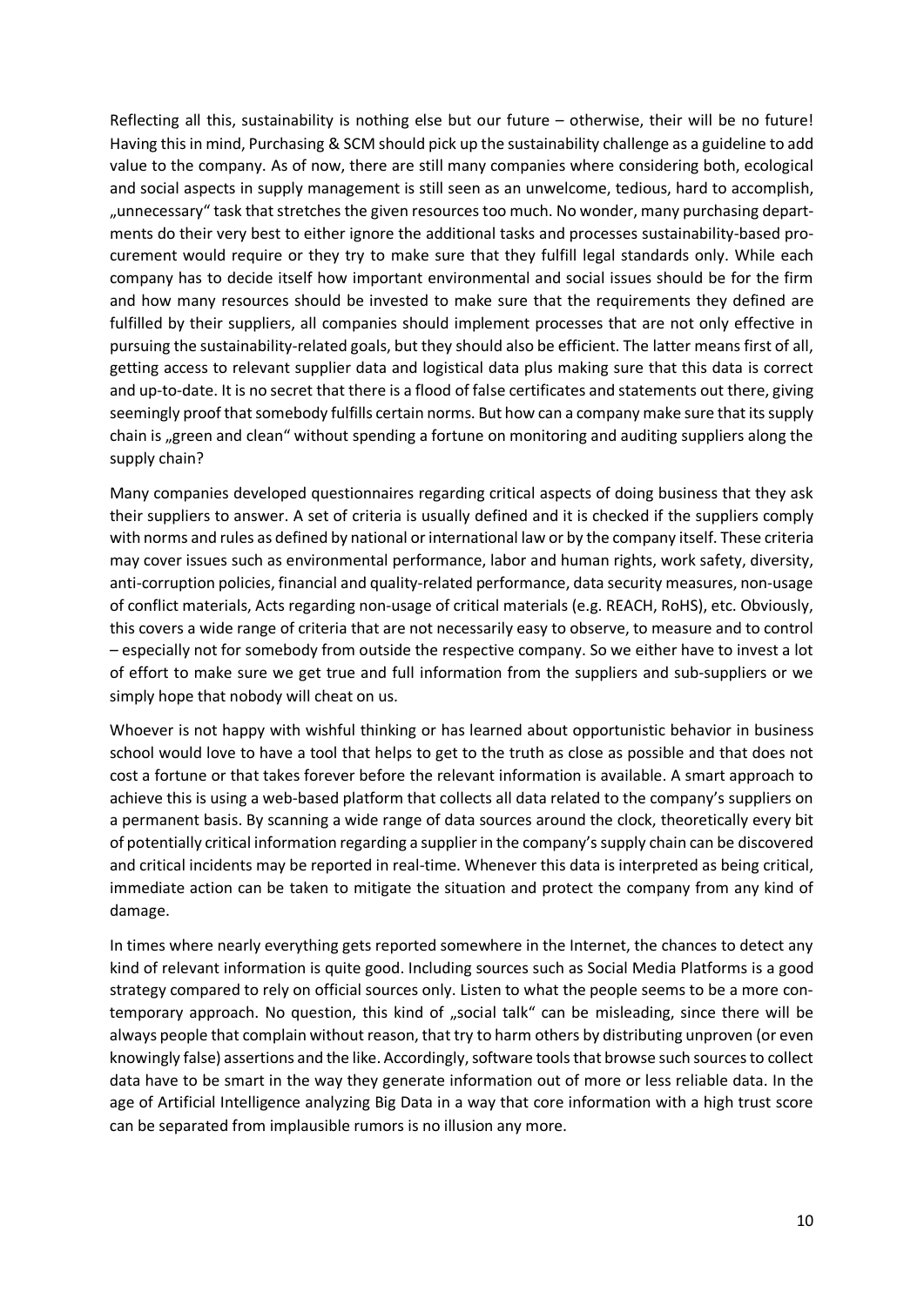IntegrityNext (see [https://www.integritynext.com/\)](https://www.integritynext.com/) is a platform that has operated in this domain for a couple of years already. Besides monitoring the abovementioned sustainability and compliance criteria, they offer automated supplier assessments to gain first hand data from the suppliers themselves. This covers relevant sustainability and compliance aspects, including information regarding certificates the supplier is holding. The certificate documents have to be uploaded by the suppliers to the platform where their authenticity is checked. Furthermore, the suppliers have to confirm that they comply with the defined sustainability norms. Additionally, IntegrityNext uses social media monitoring to detect potential reputational and other risks in the supply chain. Over 1 billion messages from various sources such as NGOs, authorities, employees, news agencies, etc. are scanned daily and in real-time. The tool is smart enough to pick up on sentiments – meaning it can understand whether a message is perceived in a negative way. Potential threats are instantly reported to the user, so that countermeasures can be initiated immediately. Blacklists and sanction lists are also taken into account in the monitoring process.

The regulatory and sustainability-related topics covered by the IntegrityNext platform and the applied methodology is shown below.



#### **Regulatory and Sustainability-related Topics and applied Methodology**

#### Source: IntegrityNext

The data collected with IntegrityNext can be exported and used for the non-financial report that has become mandatory for most large companies. IntegrityNext enables companies to drive sustainability in the supply chain, meet customer demands and comply with regulatory requirements – with next to zero effort once the suppliers are uploaded to the platform. This way, a very time-consuming manual task can be outsourced to a service provider. Furthermore, a company benefits from a platform solution where information that is already available can be accessed, so that it would not have to be individually collected any more. For most companies, implementing an automated social media monitoring is beyond their possibilities. Last, but not least using such a platform can dramatically enhance the company's reach regarding how many stages of the upstream supply chain can be covered in terms of sustainability and compliance issues. Especially this must be seen as an important advantage when looking back at severe supply chain disruptions in the last years caused by critical incidents of suppliers that were flying under the radar of the downstream producer.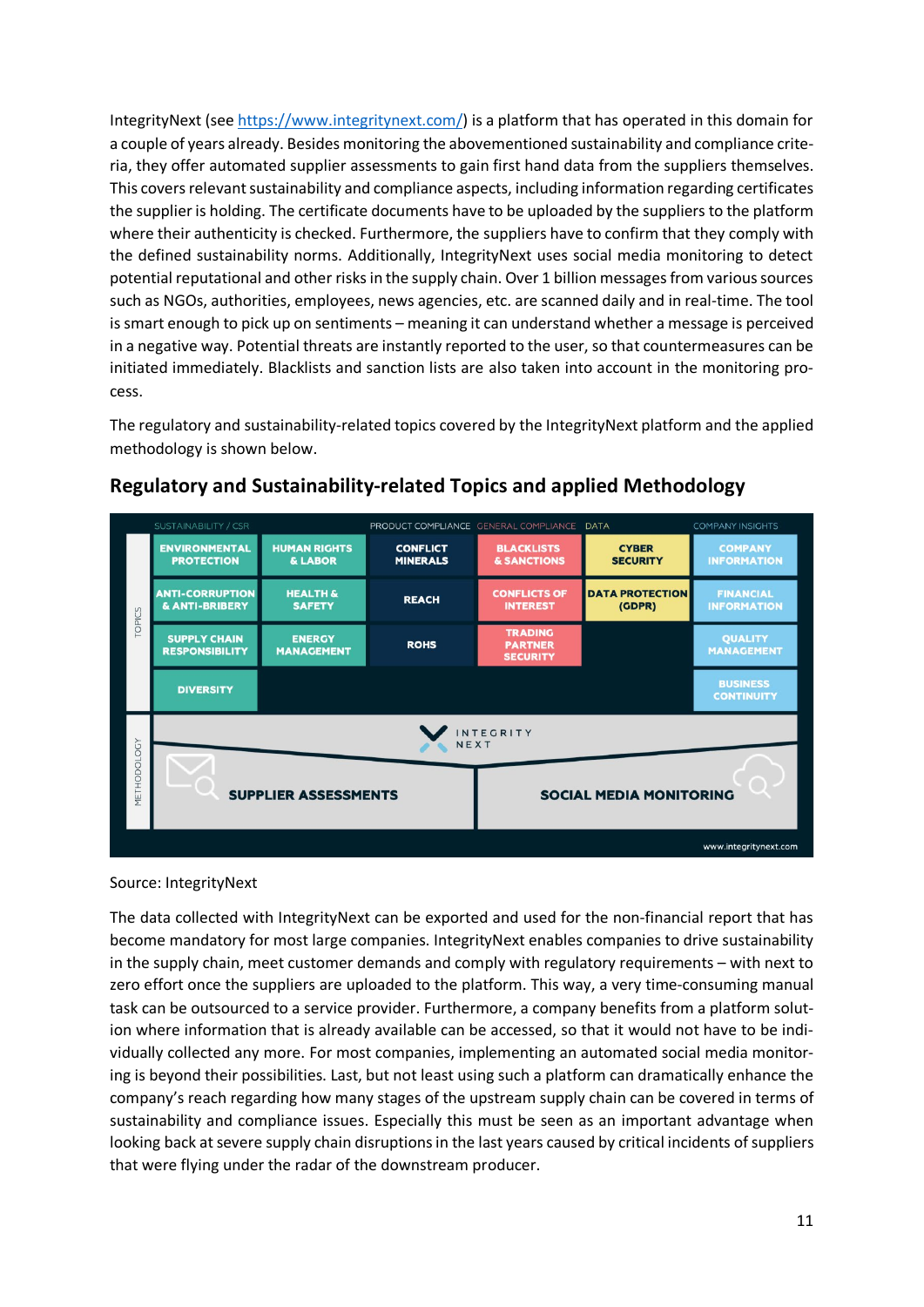#### **4. Negotiations the easy way**

Negotiations with vendors that have qualified to become a firm's supplier are still a core task in most Purchasing & SCM departments. Electronic auctions never reached the level of importance when looking at both the overall quota and the intensity of application in the different industries, even though e-auctions have been quite successful in many cases and some companies made intensive use of them. All in all, e-auctions in procurement never met the high-flying expectations people had when they were introduced about twenty years ago. The reason is not that e-auctions are generally not a smart thing to do. More often, either the specific market situation or the relationship between the buyer and the vendors is not favorable to run an e-auction. Besides, many companies are still neither experienced with e-auctions, nor do they have deep knowledge regarding the smart design of an e-auction, where different types of auctions (Dutch, English, etc.) have to be considered and alternative options for the auctioning process have to be designed. Accordingly, these companies either have to employ specialized consultants to do the job or they refrain from running e-auctions, even if the market conditions would be promising. Finally, e-auctions seemingly take something very sacred away from the single purchaser: his/her passion to negotiate with the suppliers him-/herself. No wonder, it often takes a straight management approach to make sure that e-auctions are considered for more or less any contract negotiation.

It should be stressed here, that auctions are a specific form of negotiations. For each purchasing situation, the best way to negotiate has to be chosen. In more cases than many may think, e-auctions might really be the best bet, while in others a more traditonal form may work better. Considering the fact, that people and time are scarce resources in purchasing, it gets obvious that usually not for all purchasing projects a thorough analysis of how to negotiate best with the vendors can be carried out. So it is no wonder, that in many cases the chosen type of negotiation will prove not having been the smartest one when looking at the results afterwards. Unfortunately, in many instances the results are not controlled in a way that it becomes clear why the "performance" regarding a certain contract is not as good as expected. Even when implementing strict controlling schemes, e.g. by using a range of adequate key performance indicators, a company will find out that not anything can be really optimized as much as wanted.

The good news here is that there is help on its way! And this already started in the 1990s, when academic discussion about automated negotiations and intelligent autonomous agents started. Quite similar to the development of Artificial Intelligence it took nearly thirty years until these very smart ideas and concepts became ready for application in daily practice. Without going into theoretical aspects and into details here, it can be said that applying these technologies in order to raise performance in Purchasing & SCM is on the rise. Before looking at a real-life software solution, let's focus on the criteria that might have to be considered when talking about automated negotiations (see figure below).

Quite obviously, a purchasing manager would not always be happy to be confronted with all these issues when preparing negotiations with a supplier. However, the purchaser has– or should have – many of these criteria in mind when thinking how to run a successful negotiation. In fact, some generic questions can be answered by accessing the purchaser's experience-based knowledge. This knowledge is usually tacit, meaning: it is only in the purchasers head and not documented somewhere. Combining this individual knowledge with smart negotiation strategies and psychological tactics should result in a successful negotiation.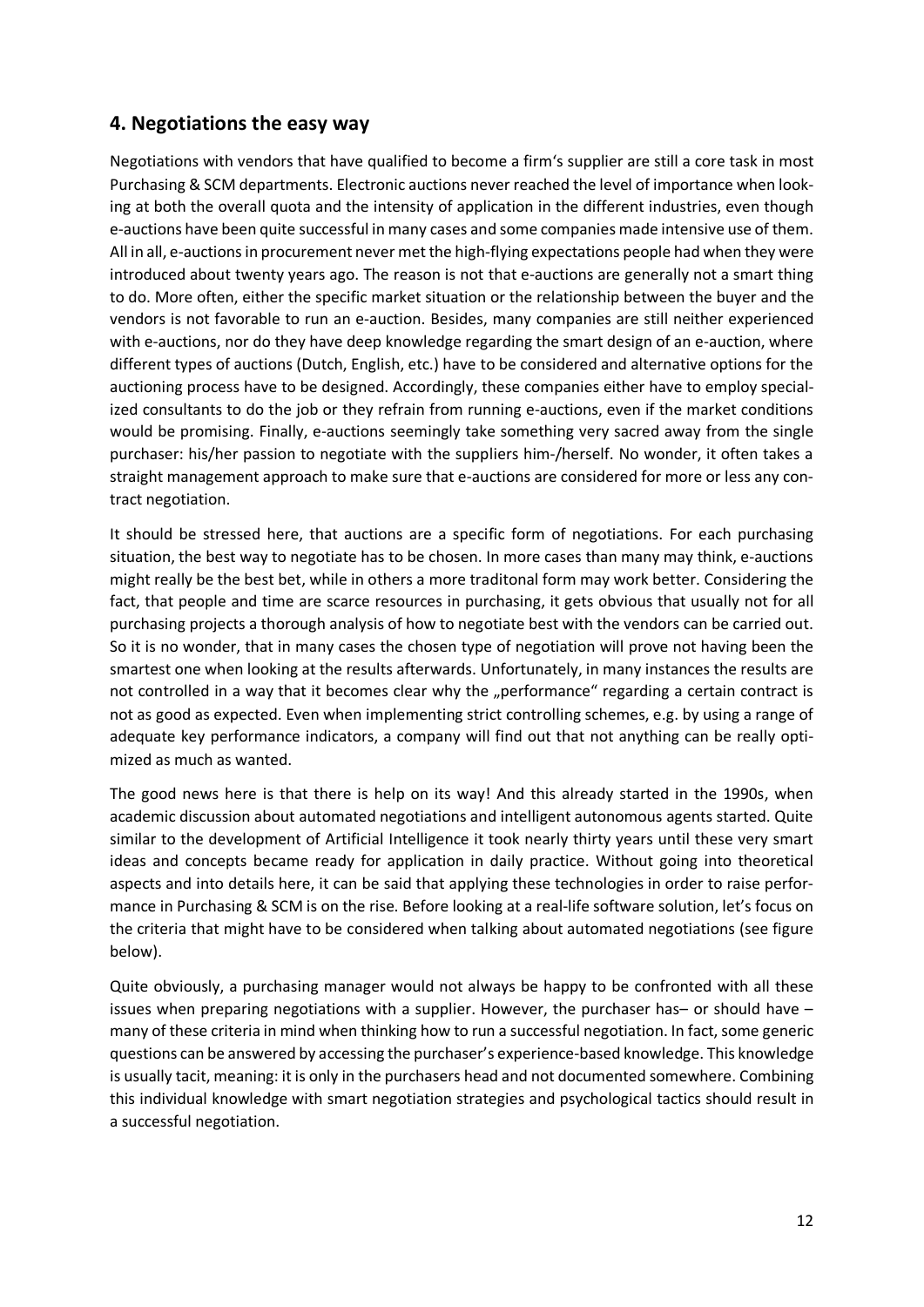

## **Main Criteria for classifying Automated Negotiatons**

Source: Büttner 2006

Since experience-based knowledge of high quality is not always available when it comes to negotiations with suppliers – either because of a lack of experience or a lack of human resources – many contracts are negotiated without going through a professional negotiation process. This process starts with analyzing the purchasing situation. First of all, the characteristics of the product to be purchased have to be defined, including technical aspects as well as demand volumes, frequencies, timeline, etc. Then, the market situation regarding general and specific demand and supply has to be analyzed. Many other factors as already suggested by Kraljic (1984) that reflect on the strengths on the supplier's side versus the buying company's side may be considered as well. These may include factors such as market size and growth, supplier's capacity and utilization ratio, competitive structures on the market, profitability measures, cost and price structure, potential entry barriers, logistical characteristics and situation, etc. Evaluating all these factors, weighting their relative importance and summarizing all this in order to get a clear picture of the "field for negotiation opportunities" requires a lot of time and effort. No wonder, Kraljic (1984) recommended this only for truly strategic items, meaning goods that have both, a high profit impact and a high level of supply risk.

But this would mean that for about 90% of the goods no thorough analysis would be made before developing a supply strategy or when starting a negotiation process. As Bogaschewsky (2010) pointed out, this is inacceptable when thriving for a high performance Purchasing & SCM function. Covering a wide range of products and materials that have to be purchased when developing negotiation strategies is only possible when applying smart software that provides supports regarding the related tasks.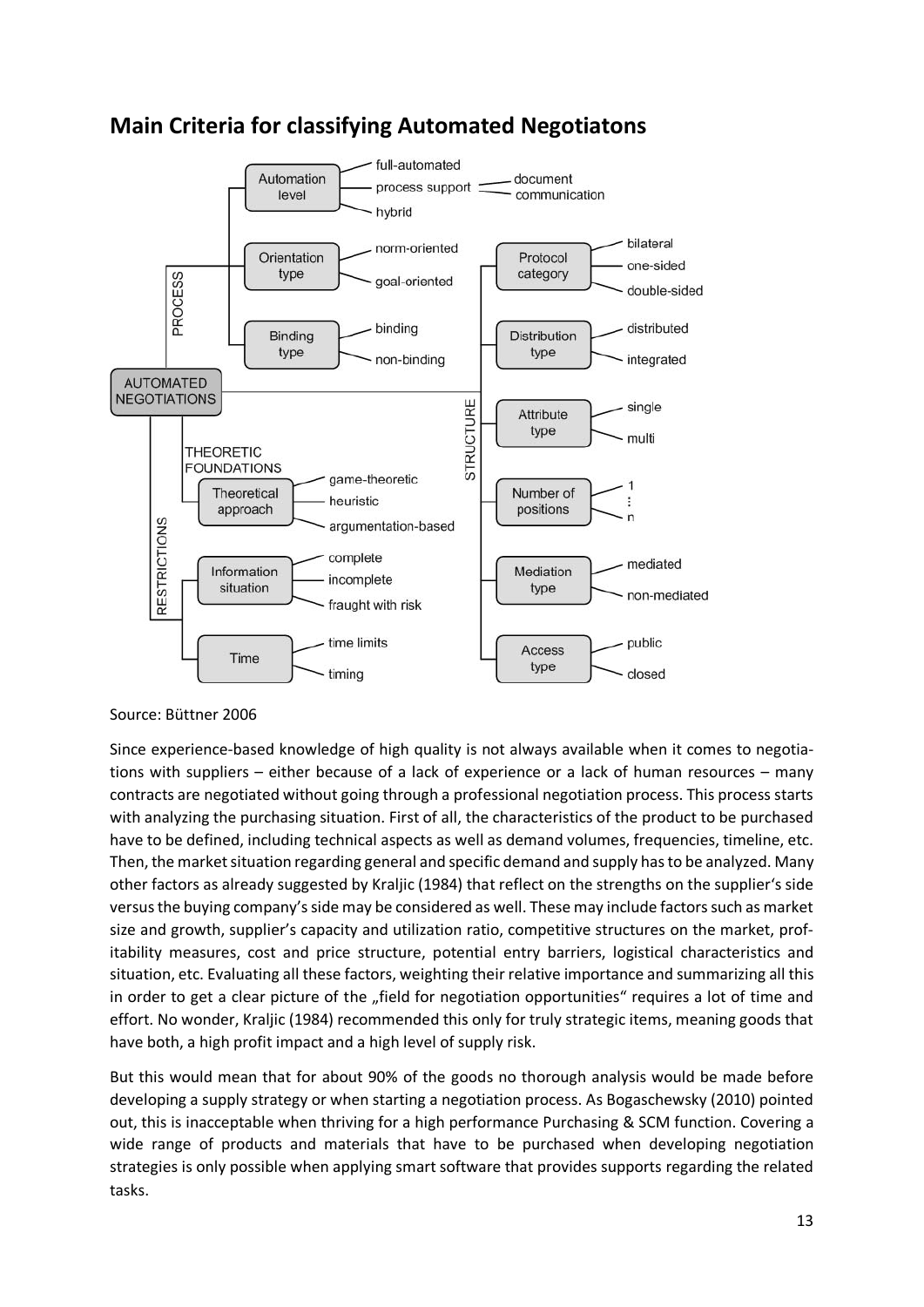Theoretically, the entire negotiation process can be automated. In practice, it can be assumed that the responsible purchasing manager still wants to be in the driver's seat, not matter what kind of negotiation will be executed. Accordingly, a supporting software tool should allow for letting the purchaser choose from a range of options him-/herself. However, the system should provide advice on the presumably best negotiation strategy based on a thorough pre-evaluation of the purchasing situation. The potential complexity of many negotiation situations seems to rule out any kind of standardization or even adequate software solutions for automated negotiations. However, when analyzing a typical set of commodities a company buys from the markets, one may come up with a certain degree of similarity regarding the purchasing situation, so that generic negotiation strategies can be developed.

One example for an existing software solution in the field of automated negotiations in Germany is mysupply (see [https://mysupply.de/\)](https://mysupply.de/). As it can be taken from their website, the platform allows for running an efficient source-to-contract process while applying algorithmic game theory in order to provide recommendations for picking the best negotiation type. Furthermore, it uses Artificial Intelligence to analyze external data that is relevant for the decision process. After picking a negotiation type, the negotiation itself can be run automatically. Besides this, behavioral aspects might be integrated into the negotiation strategy. Of course, the platform allows for running the entire source-tocontract process in a seemless environment.

The generic process to facilitate automated negotiations as applied in the mysupply solution is shown below.

## **Facilitating Automated Negotiations applying a Recommendation Engine**



Source: mysupply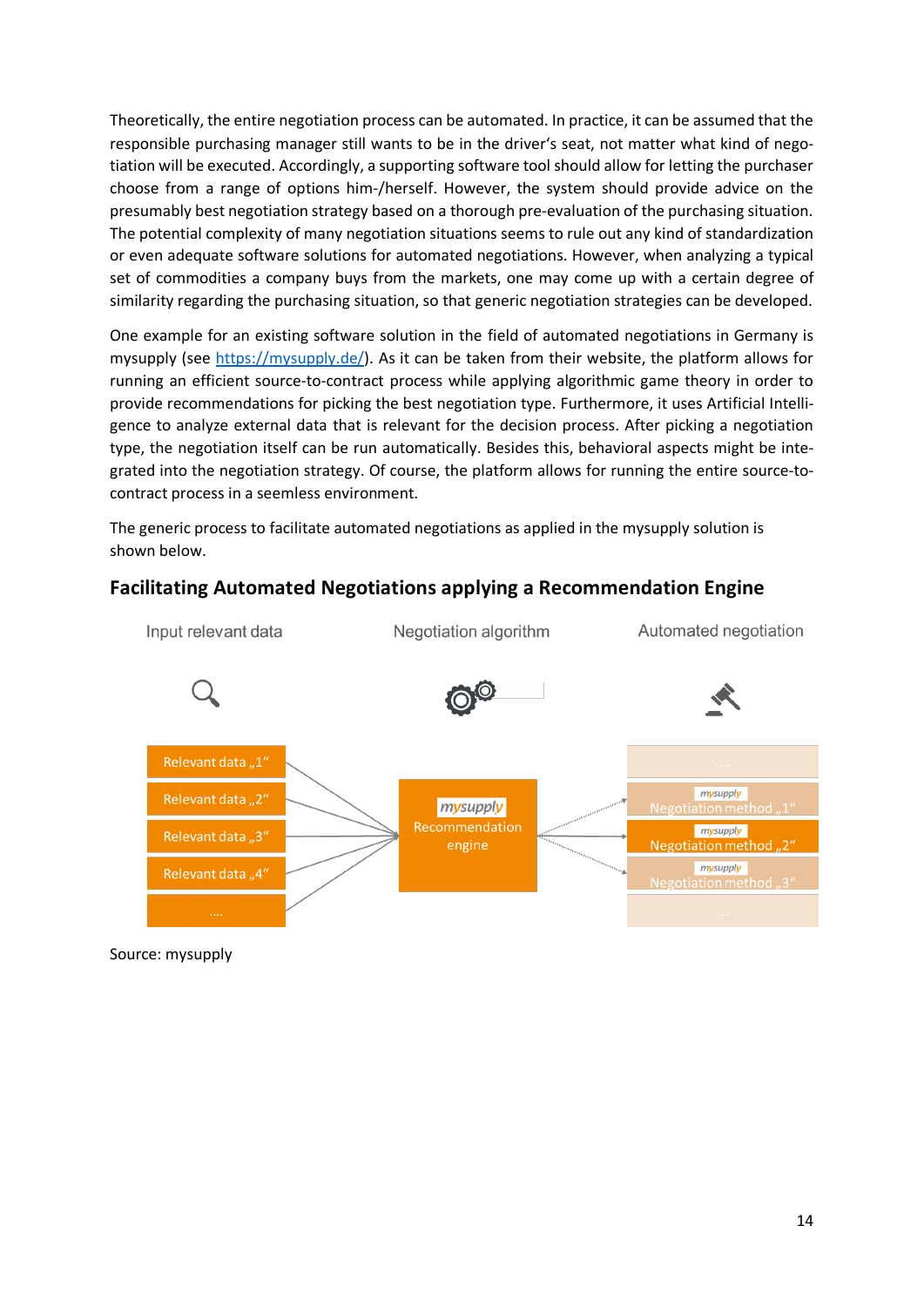#### **Sources**

Bogaschewsky, R. (2010): A portfolio-based approach for supporting strategic and organisational design decisions in purchasing, Research Paper, Würzburg (accessible via [http://www.opus](http://www.opus-bayern.de/uni-wuerzburg/)[bayern.de/uni-wuerzburg/\)](http://www.opus-bayern.de/uni-wuerzburg/)

Büttner, R. (2006): A Classification Structure for Automated Negotiations, in: IEEE/WIC/ACM International Conference on Web Intellingence and Agent Technology, HongKong; accessible via https://www.researchgate.net/publication/221156418 A Classification Structure for Automated [Negotiations,](https://www.researchgate.net/publication/221156418_A_Classification_Structure_for_Automated_Negotiations) accessed 20.05.2020

Kraljic, P. (1984): Purchasing must become Supply Management, in: Harvard Business Review, Sept.- Oct., p. 109-117.

Parker, G./Van Alstyne, M./Choudary, S. (2016): Platform Revolution, New York, NY.

Prahalad, C.K.; Hamel, G.: The Core Competence of the Corporation, in: Harvard Business Review, Vol. 68, 1990, No. 3, pp. 79-91

Internet Sources:

<https://www.integritynext.com/>

<https://mysupply.de/>

[https://scoutbee.com](https://scoutbee.com/)

<https://www.whatstheprice.com/>

[www.cfsm.de](http://www.cfsm.de/)